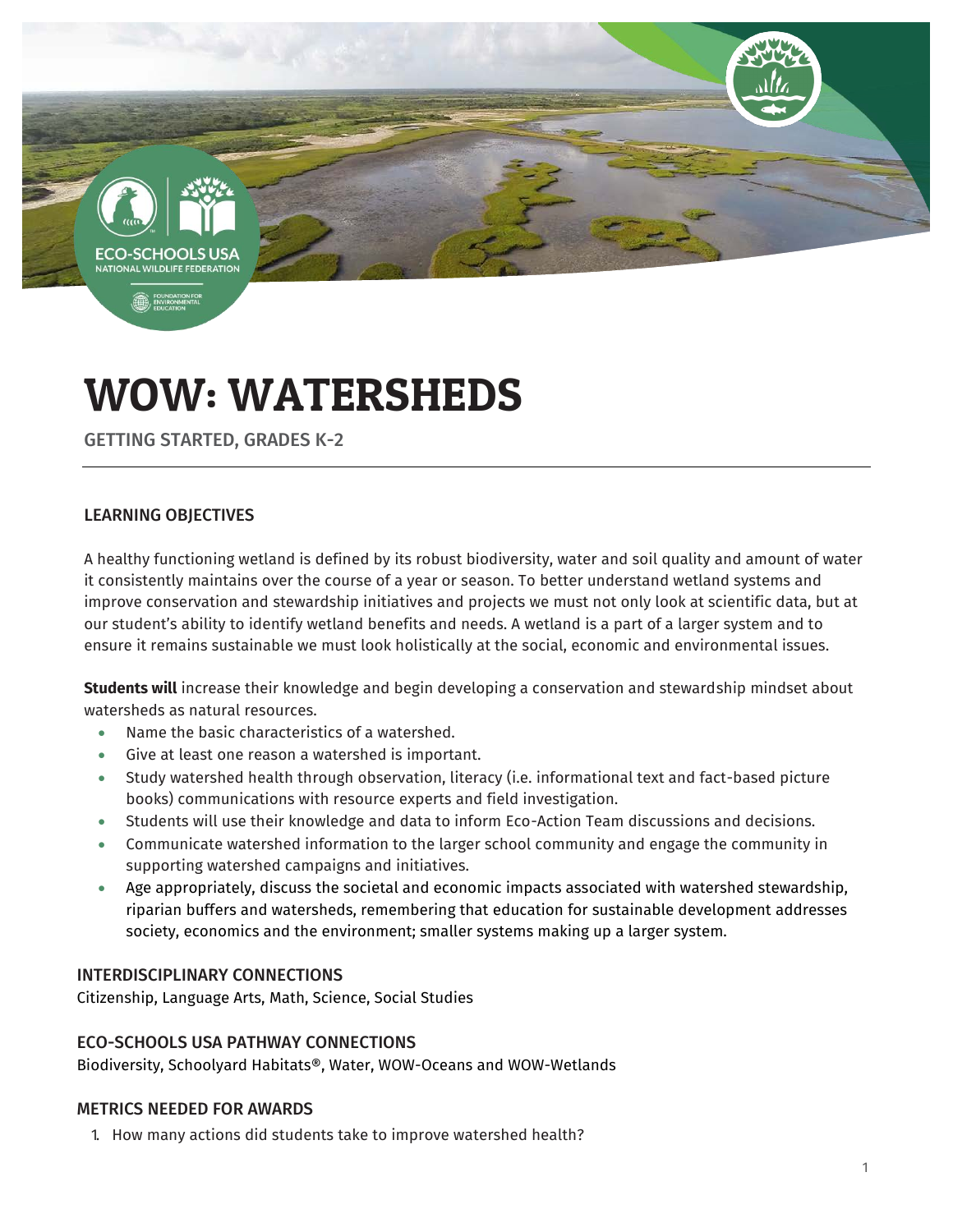



# UN'S SUSTAINABLE DEVELOPMENT GOALS – CONNECTIONS TO PATHWAY

<http://www.un.org/sustainabledevelopment/sustainable-development-goals/>



## ARE YOU A GLOBE SCHOOL?

The Global Learning and Observations to Benefit the Environment (GLOBE) Program is an international science and education program that provides students and the public worldwide with the opportunity to participate in data collection and the scientific process, and contribute meaningfully to our understanding of the Earth system and global environment. **Learn more at >>** <http://www.nwf.org/Eco-Schools-USA/GLOBE.aspx>

**Below are protocol connections to the Watershed audit.** (Optional, but recommended.)

) B

**Atmosphere Protocols** Air Temperature | Clouds | Precipitation | Surface Temperature

**Pedosphere Protocols** Soil pH | Soil Temperature **Hydrosphere Protocols** Freshwater Macroinvertebrates | pH | Water Temperature | Water Transparency

**Biosphere Protocols**  Green Up/Green Down

### MATERIALS

Internet for research and data collection | GPS coordinates | water and soil test kits | macroinvertebrate kits | regional or state plant and animal field guides | Secchi disk\*

### **\*DIY Secchi Disk**

- <https://zebrazapps.com/embed/#/b2f40eb4598249c19bc3028ca532eb55>
- <http://www.des.nh.gov/organization/divisions/water/wmb/vlap/documents/secchi.pdf>